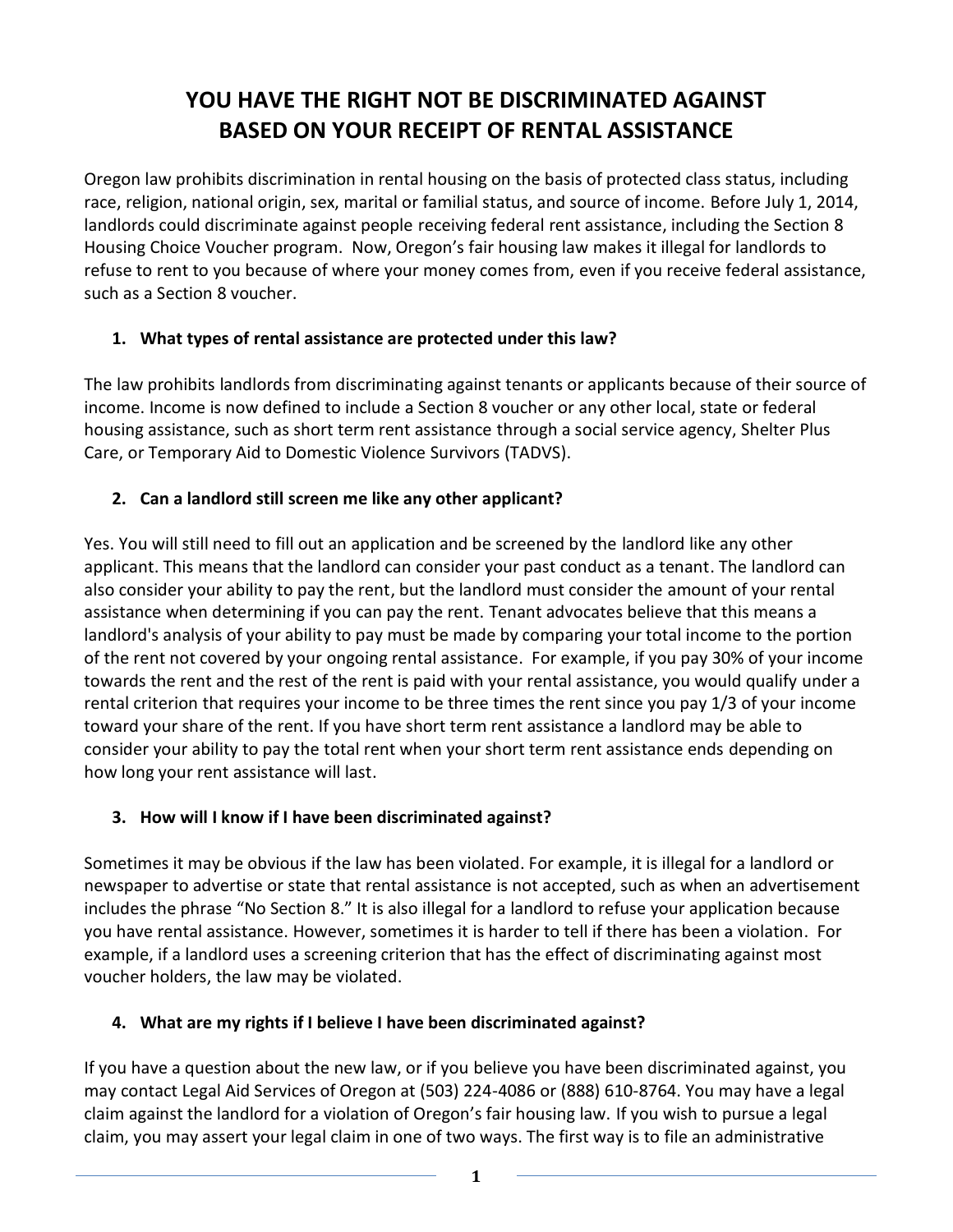complaint with the State of Oregon Bureau of Labor and Industries (BOLI). BOLI is the state agency that investigates and enforces fair housing law. You can contact BOLI at (971) 673-0764. You must file your complaint with BOLI within one year of the discriminatory act. The second way is to file a lawsuit. A lawsuit must be filed within two years of the discriminatory act. You do not need to file a complaint with BOLI before you file a lawsuit.

# **SECTION 8 VOUCHERS**

If you have a Section 8 voucher there are some additional parts of the law that apply to you. The section below only applies to people who have a Section 8 Voucher.

# **MOVING IN**

## **1. What if the landlord says I don't make enough money to qualify to rent?**

A landlord must take into account the value of your rental assistance when determining whether you meet the screening criteria for the rental property. Some landlords may require your income to be 3 times the rent to qualify. Tenant advocates believe the landlord should only consider your share of the rent when comparing your total income to the rent, rather than the total rent. For example, if the total rent is \$800 and your portion of the rent is \$300, you would qualify if your landlord requires you to have 3 times the rent so long as your income is at least \$900.

# **2. What if the landlord says that the Housing Authority inspection process takes too long?**

The law requires Housing Authorities to do timely inspections and process requests of tenancy approvals quickly. However, this process still takes some time. Depending on the size of the landlord, the number of people who have applied for the rental property, and the length of time a Housing Authority takes to inspect, a landlord may legally decide to rent to another applicant who does not have rental assistance and can lease up faster.

#### **3. What if the property does not pass the initial Housing Authority's inspection?**

The Housing Authority inspection is done to make sure that the rental property meets certain standards. These standards are similar to those found in the Oregon Residential Landlord Tenant Act, which requires all landlords to keep their rental property habitable. In many situations, a landlord's responsibility to make repairs already exists under state law, and the Housing Authority inspection will mirror that responsibility. In these cases, a landlord's refusal to make repairs could violate the Source of Income discrimination law and the Oregon Residential Landlord Tenant Act.

# **MOVING OUT**

# **1. What if my Section 8 landlord claims that I damaged the property after I move out?**

The new law created a program to reimburse landlords in the event of any unpaid judgments against a Section 8 Voucher holder for unpaid rent or damage beyond reasonable wear and tear. This program is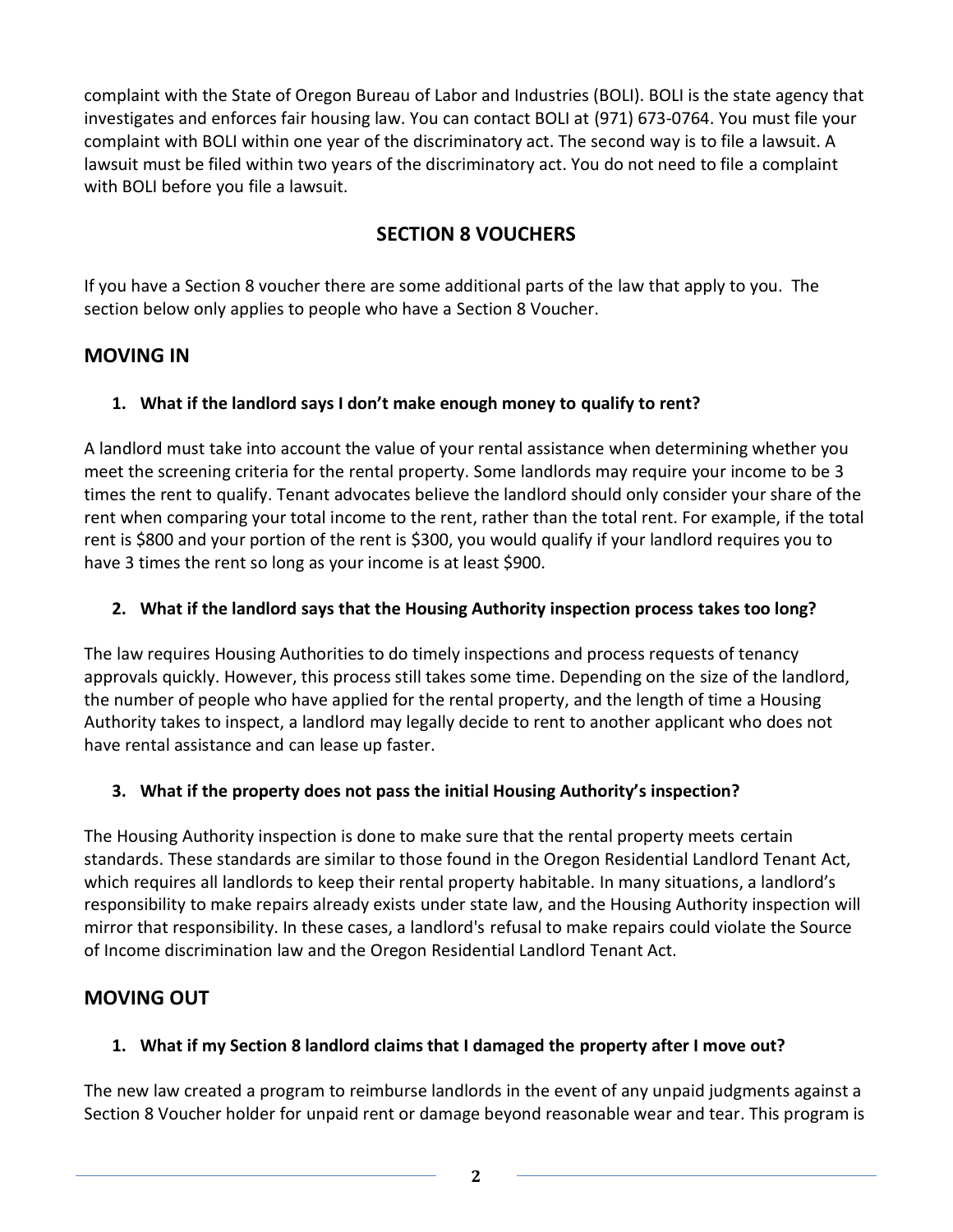called the Housing Choice Landlord Guarantee Program and is administered by Oregon's Housing and Community Services Department (OHCS).

In order to protect yourself, it is very important to document the condition of the rental property both when you move in and when you move out. Take photographs of every room and the appliances. If possible, you should have a friend or family member walk through the rental property with you to take note of the rental home's condition. Also, make sure you provide your landlord with a forwarding address in writing when you move out so you can respond to any issues arising after you move-out.

# **2. How does the Housing Choice Landlord Guarantee Program work?**

Before a landlord can be reimbursed through the Guarantee Program, they must first obtain a court award against you, called a judgment, for property damage beyond reasonable wear and tear, unpaid rent, or other damage. The Judgment must be from the court in the county where the rental property is located. Within one year of obtaining the judgment, the landlord can submit a request to OHCS for reimbursement. OHCS will reimburse the landlord for the amount of property damage beyond wear and tear, unpaid rent, or other damage in the Judgment up to \$5,000. The total amount of the Judgment must be at least \$500 (the Judgment may contain amounts that are not reimbursable through the Guarantee Program). You will get notice from OHCS if your landlord is reimbursed through the Program.

Once the Guarantee Program reimburses the landlord, the landlord must file a document with the Court stating that the Judgment has been paid in the amount of the reimbursement.

# **3. Will I have to pay back the money that the Guarantee Program reimburses my landlord?**

In most cases, yes. Once a landlord is paid through the Guarantee Program, OHCS will require you to pay all or part of the amount of the reimbursement back. You can ask OHCS for a repayment plan. The repayment plan should take into consideration your family size, your monthly income, other debt obligations you have, and your ability to meet your household needs.

You may request a waiver of your obligation to reimburse OHCS if you have good cause. To determine if you have good cause, OHCS may consider whether the landlord has already been paid by you or someone else, if the damage to the rental property was caused by a crime in which you or a household member was the victim (including domestic violence, stalking or sexual assault), if you do not have enough income to meet your minimum needs, and other extenuating circumstances. You have the right to ask for a hearing if OHCS finds that you do not have good cause to waive your obligation to reimburse OHCS.

## **4. What if I don't think I owe OHCS any money or I miss a payment under my repayment agreement with OHCS?**

You have the right to contest whether you owe money to OHCS through the Guarantee Program. You also have the right to contest whether you did not respond to OHCS's efforts to seek reimbursement or you failed to make a payment under the repayment plan. If OHCS believes that you have violated your obligations, OHCS will mail you a Notice of Noncompliance by registered or certified mail to your last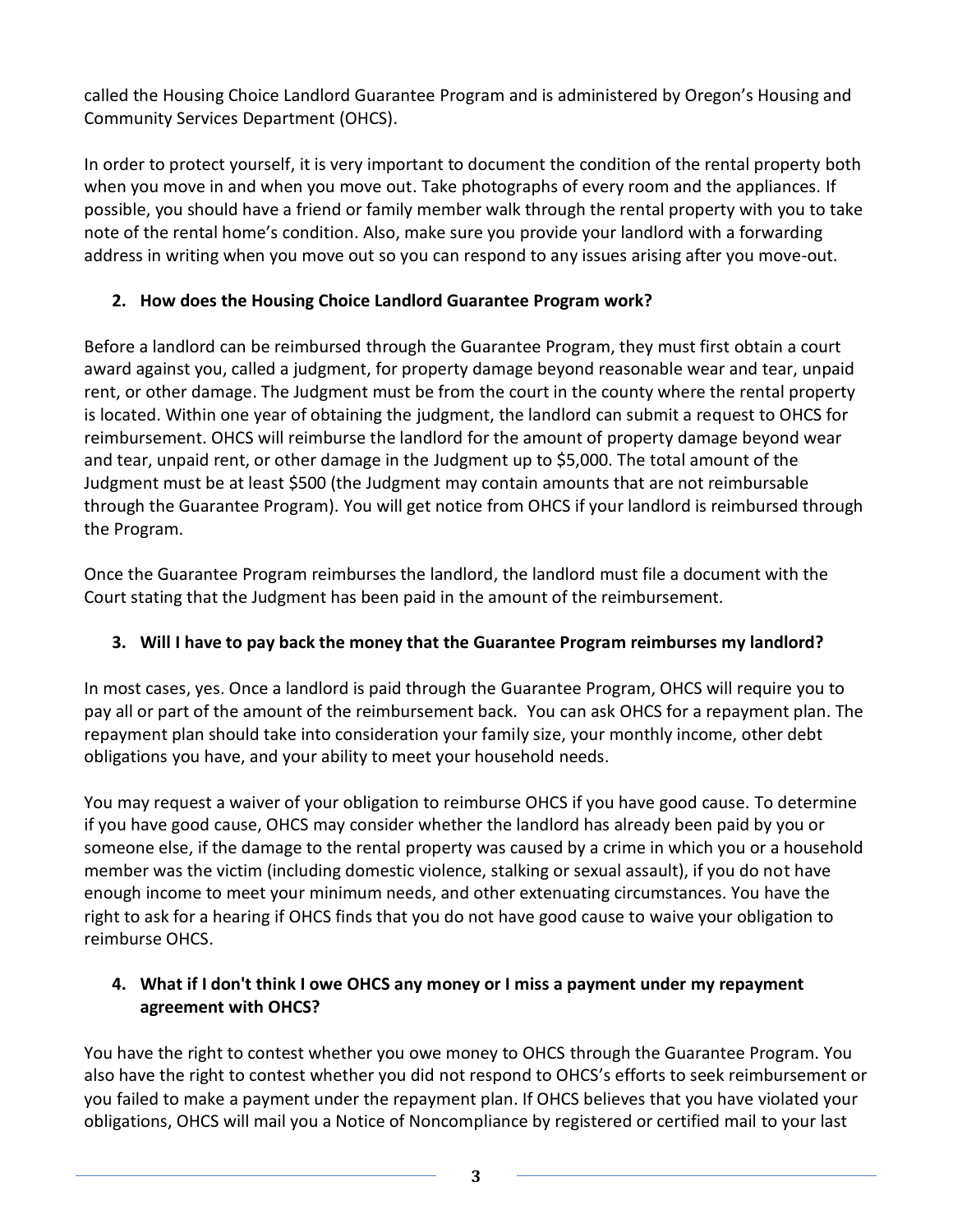known address and the address where you were served with the landlord's court papers, if that address is different. This Notice of Noncompliance will outline the amount that you owe and explain your right to a hearing to contest the amount OHCS claims you owe them.

OHCS may also waive your noncompliance for good cause. The factors that OHCS may consider when determining if you have good cause are discussed in the answer to question 6. You have the right to ask for a hearing on OHCS's refusal to waive your noncompliance due to a finding of no good cause.

#### **5. What will OHCS do to collect the total amount I owe if I do not respond or do not make a payment under a payment agreement and do not ask for a hearing?**

OHCS may pursue any rights, remedies, or process available by law for the collection of the total amount that the Guarantee Program paid your landlord. This means that the debt could be sent to a collection agency, taken out of your tax return, or might be subject to other lawful collection efforts.

## **6. Could I lose my Section 8 voucher if my landlord is reimbursed through the Guarantee Program?**

Maybe. Housing Authorities have the right to get information from OHCS about whether you have made payments under the terms of your repayment agreement or not. Failure to make a payment to OHCS is not grounds for the Housing Authority to propose termination of your Section 8 Voucher. However, in some cases, damage that a tenant causes to the rental unit is grounds for the Housing Authority to propose termination of your Section 8 voucher. Also, committing a serious or repeated violation of your lease (which may include damage beyond reasonable wear and tear) is grounds for the Housing Authority to propose termination of your Section 8 Voucher. A judgment against you for money owed to your landlord for damage or other failures to comply with the terms of the rental agreement may be used by the Housing Authority to support the proposed termination. If the Housing Authority is proposing to terminate your Section 8 Voucher, call Legal Aid Services of Oregon at (503) 224-4086 or (888) 610-8764 for further advice. You may also go to www.oregonlawhelp.org for additional information about your rights.

#### **7. I got served with court papers from my landlord. What should I do?**

If you are served with a Summons advising you that your landlord has sued you, it is very important to file an Answer with the court. If you are being sued in Small Claims Court, you have 14 days to file your Answer from the date you were served with the Summons. If you are being sued in Circuit Court, you have 30 days to file your Answer from the date that you were served with the Summons. If you fail to file an Answer within these timelines, the Court will likely enter a Judgment against you for the amount that the landlord asked for. If you have been served with a Summons, you should contact Legal Aid Services of Oregon at (503) 224-4086 or (888) 610-8764 to discuss your possible defenses.